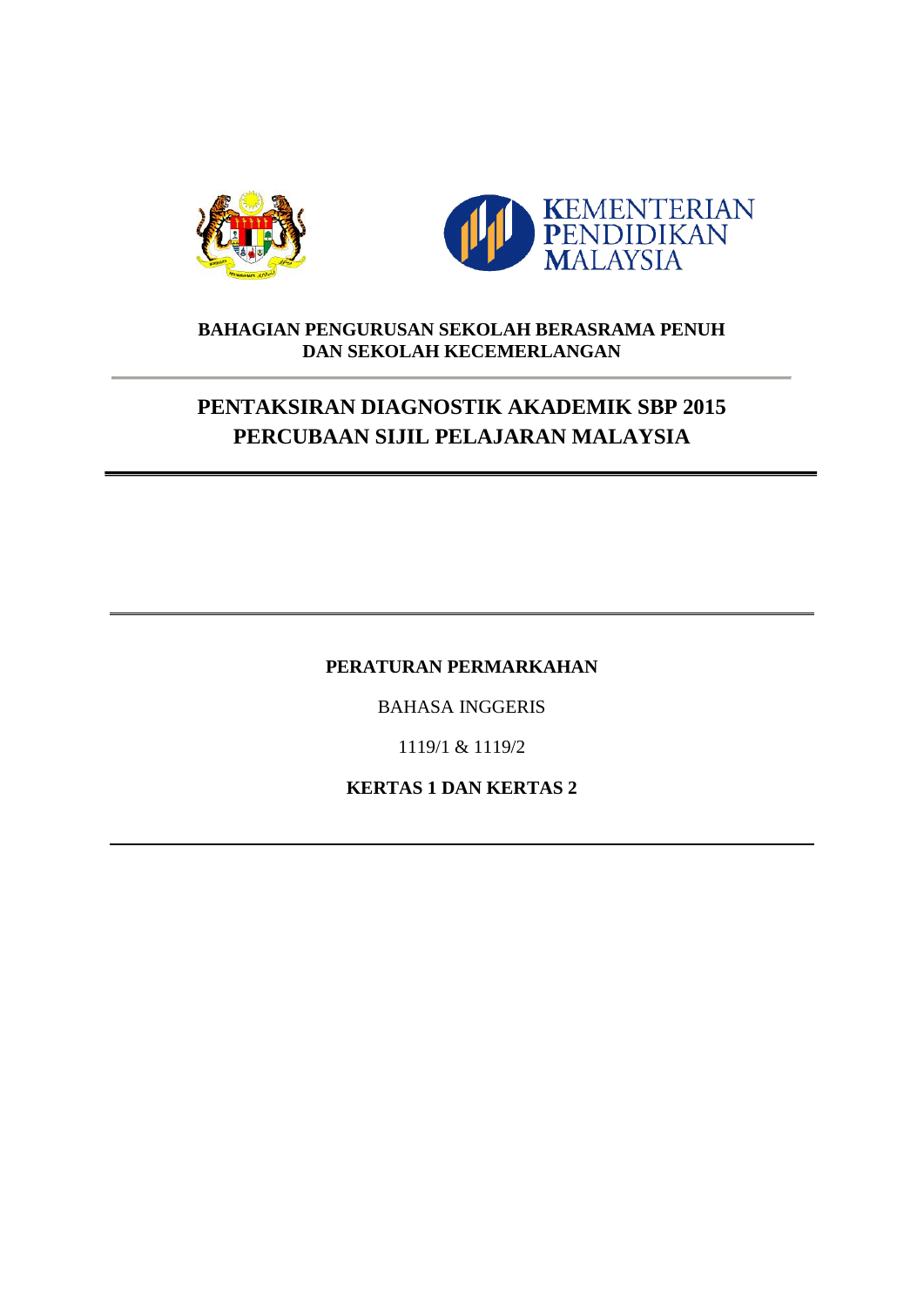### **SECTION A : DIRECTED WRITING**

### **MARK SCHEME FOR Question 1**

This question is assessed as follows:

### 1. **ALLOCATION OF MARKS**:

| <b>Total</b>   | 35 marks |
|----------------|----------|
| LANGUAGE       | 20 marks |
| <b>CONTENT</b> | 12 marks |
| <b>FORMAT</b>  | 3 marks  |

### 2. **FORMAT AND CONTENT MARKS – 15 marks**

 $\overline{a}$ 

|                                                                                                                                                            | <b>FORMAT</b>              | <b>MARK</b>                                                   |  |  |
|------------------------------------------------------------------------------------------------------------------------------------------------------------|----------------------------|---------------------------------------------------------------|--|--|
| $F1 =$ Sender's address                                                                                                                                    |                            |                                                               |  |  |
|                                                                                                                                                            | $F2 = Recipient's address$ | <b>ONE</b> / <b>TWO</b> correct format $= 1$ <b>mark</b>      |  |  |
| $F3 = Date$                                                                                                                                                |                            | <b>THREE</b> / <b>FOUR</b> correct formats $= 2$ <b>marks</b> |  |  |
|                                                                                                                                                            | $F4 =$ Salutation          | $FIVE / SIX$ correct formats = 3 marks                        |  |  |
| $F5 = Title$                                                                                                                                               |                            |                                                               |  |  |
|                                                                                                                                                            | $F6 = Closing + name$      |                                                               |  |  |
|                                                                                                                                                            | Sub-total                  | 3                                                             |  |  |
| (All keywords must be mentioned or paraphrased before any content point can be awarded.<br>If any idea is incomplete, the content point cannot be awarded) |                            |                                                               |  |  |
| C <sub>1</sub>                                                                                                                                             | Rimba Maya Camp Site       | $\mathbf{1}$                                                  |  |  |
| C <sub>2</sub>                                                                                                                                             | accompanied by teachers    | $\mathbf{1}$                                                  |  |  |
| C <sub>3</sub>                                                                                                                                             | activities; pitch tents    | 1                                                             |  |  |
| C <sub>4</sub>                                                                                                                                             | cook meals                 | 1                                                             |  |  |
| C <sub>5</sub>                                                                                                                                             | camp fire                  | $\mathbf{1}$                                                  |  |  |
| C <sub>6</sub>                                                                                                                                             | jungle-trekking            | $\mathbf{1}$                                                  |  |  |
| C7                                                                                                                                                         | nature study               | 1                                                             |  |  |
| C8                                                                                                                                                         | survival skills            | $\mathbf{1}$                                                  |  |  |
| C9                                                                                                                                                         | leadership and teamwork    | $\mathbf{1}$                                                  |  |  |
| C10                                                                                                                                                        | keep camp site clean       | $\mathbf{1}$                                                  |  |  |
| C11                                                                                                                                                        | suggestion 1               | $\mathbf{1}$                                                  |  |  |
| C12                                                                                                                                                        | suggestion 2               | $\mathbf{1}$                                                  |  |  |
|                                                                                                                                                            | Sub-total                  | 12                                                            |  |  |
|                                                                                                                                                            | <b>Grand Total</b>         | 15                                                            |  |  |
|                                                                                                                                                            |                            |                                                               |  |  |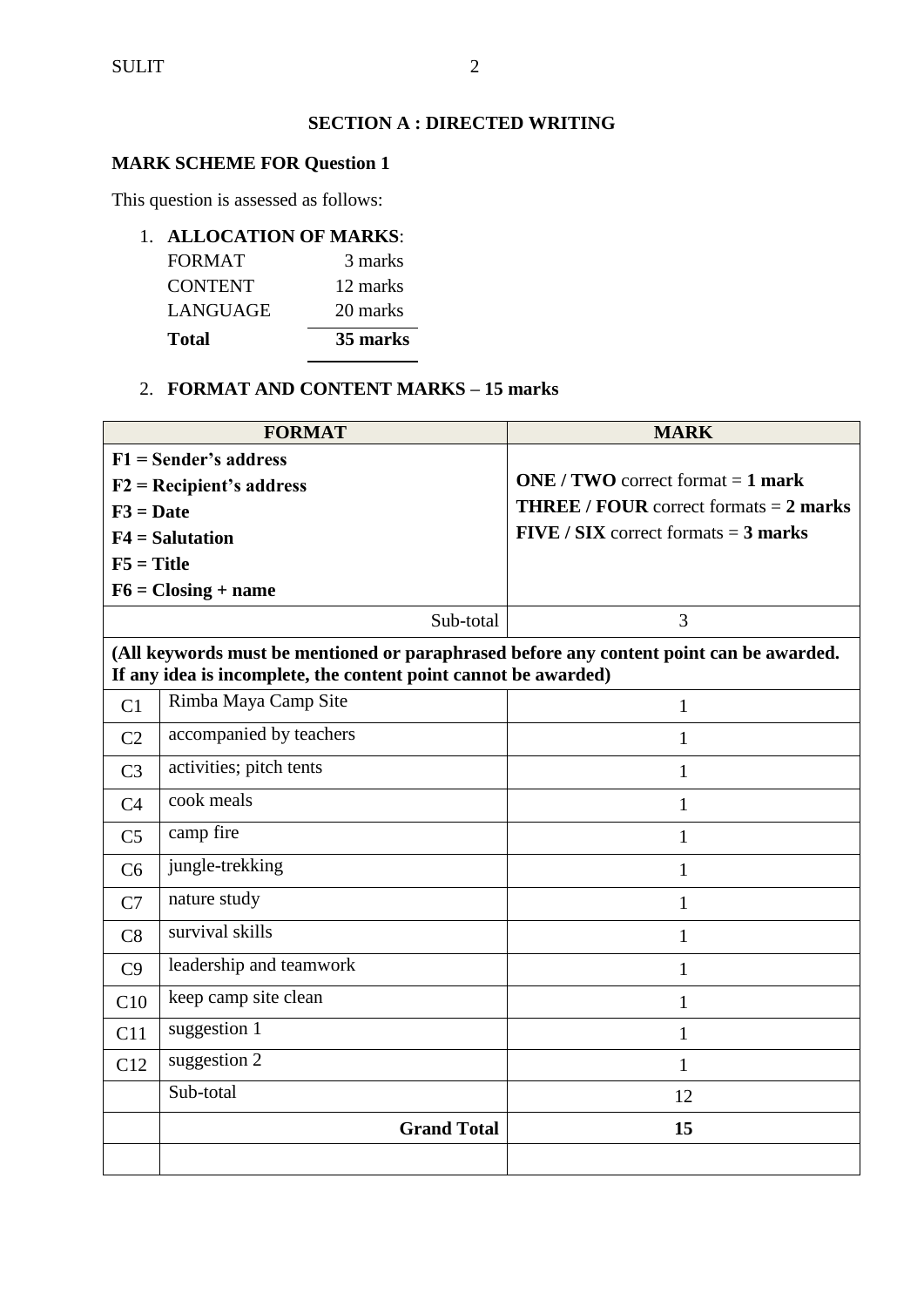## **3. LANGUAGE - 20 Marks**

- 1. Marks are awarded for:
	- i. Accurate English
	- ii Style and Tone [appropriate to task]
- 2. Read the script and indicate all errors of language by underlining the word, phrase or punctuation where the mistake appears.
- 3. Please tick for good appropriate vocabulary, structure and tone.
- 4. Award marks by referring to the criteria for marking language.

## **CRITERIA FOR MARKING LANGUAGE**

### **Section A: Directed Writing**

| <b>MARK</b><br><b>RANGE</b> | <b>DESCRIPTION OF CRITERIA</b>                                                                                                                                                                                                                                                                                                                                                                                                                                                                                                                                                                                                                                                                                                                                                                                                                                                   |
|-----------------------------|----------------------------------------------------------------------------------------------------------------------------------------------------------------------------------------------------------------------------------------------------------------------------------------------------------------------------------------------------------------------------------------------------------------------------------------------------------------------------------------------------------------------------------------------------------------------------------------------------------------------------------------------------------------------------------------------------------------------------------------------------------------------------------------------------------------------------------------------------------------------------------|
| A<br>$19 - 20$              | The language is entirely accurate apart from the very occasional first draft slips.<br>$\bullet$<br>Sentence structure is varied and shows that the candidate is able to use various<br>$\bullet$<br>types of sentences to achieve a particular effect.<br>Vocabulary shows some sophistication and is used with precision.<br>Punctuation is accurate and helpful to the reader.<br>$\bullet$<br>Spelling is accurate across the full range of vocabulary used.<br>Paragraphs have unity and are well linked.<br>$\bullet$<br>The topic is addressed with consistent relevance<br>$\bullet$<br>The tone is appropriate for a formal letter.<br>$\bullet$                                                                                                                                                                                                                        |
| B<br>$16 - 18$              | The language is almost always accurate; occasional errors are either minor or first<br>$\bullet$<br>draft slips.<br><b>Sentences</b> show some <b>variation</b> of length and type, including some complex<br>sentences.<br>Vocabulary is wide enough to convey intended shades of meaning with some<br>precision.<br><b>Punctuation</b> is almost always accurate and generally helpful to the reader.<br>Spelling is nearly always accurate.<br>$\bullet$<br>Paragraphs show some evidence of planning, having unity and are linked<br>$\bullet$<br>appropriately linked.<br>The tone is appropriate for a formal letter.<br>$\bullet$                                                                                                                                                                                                                                         |
| $\mathbf C$<br>$13 - 15$    | The language is largely accurate to communicate meaning clearly to the reader.<br>$\bullet$<br>Simple structures are used without error; mistakes may occur when more<br>sophisticated structures are attempted.<br>Sentences show some variety of length and structure although there is a tendency to<br>repeat some sentence types, giving it a monotonous effect.<br>Vocabulary is wide enough to convey intended meaning but may lack precision.<br>$\bullet$<br><b>Punctuation</b> of simple structures is accurate on the whole but errors may occur in<br>$\bullet$<br>more complex uses.<br>Spelling is accurate across the full range of vocabulary used.<br>$\bullet$<br>Paragraphs are well-planned, have unity and are linked.<br>$\bullet$<br>The topic is addressed with consistent relevance<br>$\bullet$<br>The <b>tone</b> is appropriate for a formal letter. |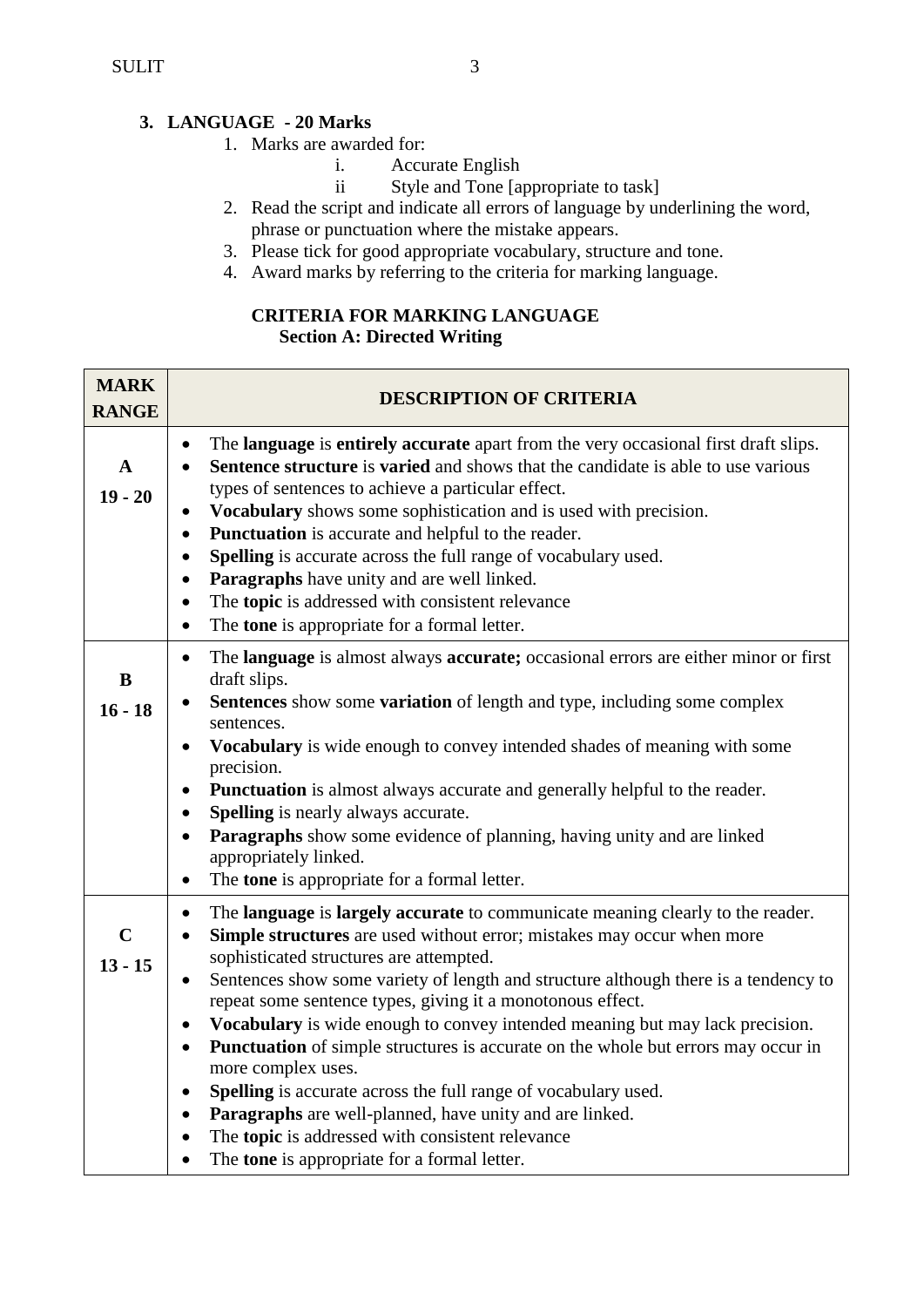| <b>MARK</b><br><b>RANGE</b> | <b>DESCRIPTION OF CRITERIA</b>                                                                                                                                                                                                                                                                                                                                                                                                                                                                                                                                                                                                                                                                                                                                                  |  |  |
|-----------------------------|---------------------------------------------------------------------------------------------------------------------------------------------------------------------------------------------------------------------------------------------------------------------------------------------------------------------------------------------------------------------------------------------------------------------------------------------------------------------------------------------------------------------------------------------------------------------------------------------------------------------------------------------------------------------------------------------------------------------------------------------------------------------------------|--|--|
| D<br>$10 - 12$              | The language is sufficiently accurate<br>$\bullet$<br>There will be patches of clarity especially when simple structures are used<br>(throughout the piece of writing).<br>Mistakes will occur when complex sentence structures are used.<br>٠<br>There may be some variety of sentence length and type but this may not enhance the<br>$\bullet$<br>meaning or arouse interest.<br>Vocabulary is adequate but may lack precision.<br>$\bullet$<br>Punctuation is generally correct but it does not enhance or clarify meaning.<br>$\bullet$<br>Sentence separation errors may occur.<br>Simple words are spelt accurately; errors may occur with unfamiliar words.<br>Paragraphs may show some unity in topic.<br>Lapses in slang or informal language may occur consistently. |  |  |
| E<br>$7 - 9$                | Meaning never in doubt, but single word errors are sufficiently frequent and<br>$\bullet$<br>serious to <b>hamper speed</b> of reading.<br>Some simple structures will be accurate but accuracy is not sustained for long.<br>Vocabulary is limited – too simple to convey meaning or imperfectly understood.<br>Simple words will usually be spelt accurately but mistakes occur with more difficult<br>words.<br>Paragraphs lack unity and links are incorrectly used.<br>Errors occur in sentence separation and punctuation.                                                                                                                                                                                                                                                |  |  |
| U(i)<br>$4 - 6$             | <b>Meaning is fairly clear</b><br>$\bullet$<br>Correction of 'single word' errors may produce a fairly accurate English.<br>High incidence of errors impedes reading.<br>Few simple sentence structures are used accurately.<br>$\bullet$<br>Vocabulary is limited - may not extend beyond a simple range of words;<br>inadequate to express intended shades of meaning.<br>Punctuation is sometimes correct but sentence separation errors may occur.<br>Paragraphs show lack of planning.<br>Frequent spelling errors occur.<br>May not show understanding of the detailed requirements of the task.                                                                                                                                                                          |  |  |
| U(ii)<br>$2 - 3$            | Sense will usually decipherable, but some of the errors will be multiple, requiring<br>$\bullet$<br>the reader to re-read and re-organise before the meaning becomes clear.<br>Whole sections of the letter may make little or no sense.<br>Unlikely to have more than one or two accurate sentences.<br>$\bullet$<br>Content is comprehensible but tone and style is hidden by the high density of errors.                                                                                                                                                                                                                                                                                                                                                                     |  |  |
| U(iii)<br>$0-1$             | Almost entirely impossible to recognize as pieces of English.<br>Whole sections of letter may make <b>no sense at all</b> or is copied from the task.<br>Award '1' mark if some sense is obtained.<br>The mark '0' should only be awarded if the letter makes no sense at all.                                                                                                                                                                                                                                                                                                                                                                                                                                                                                                  |  |  |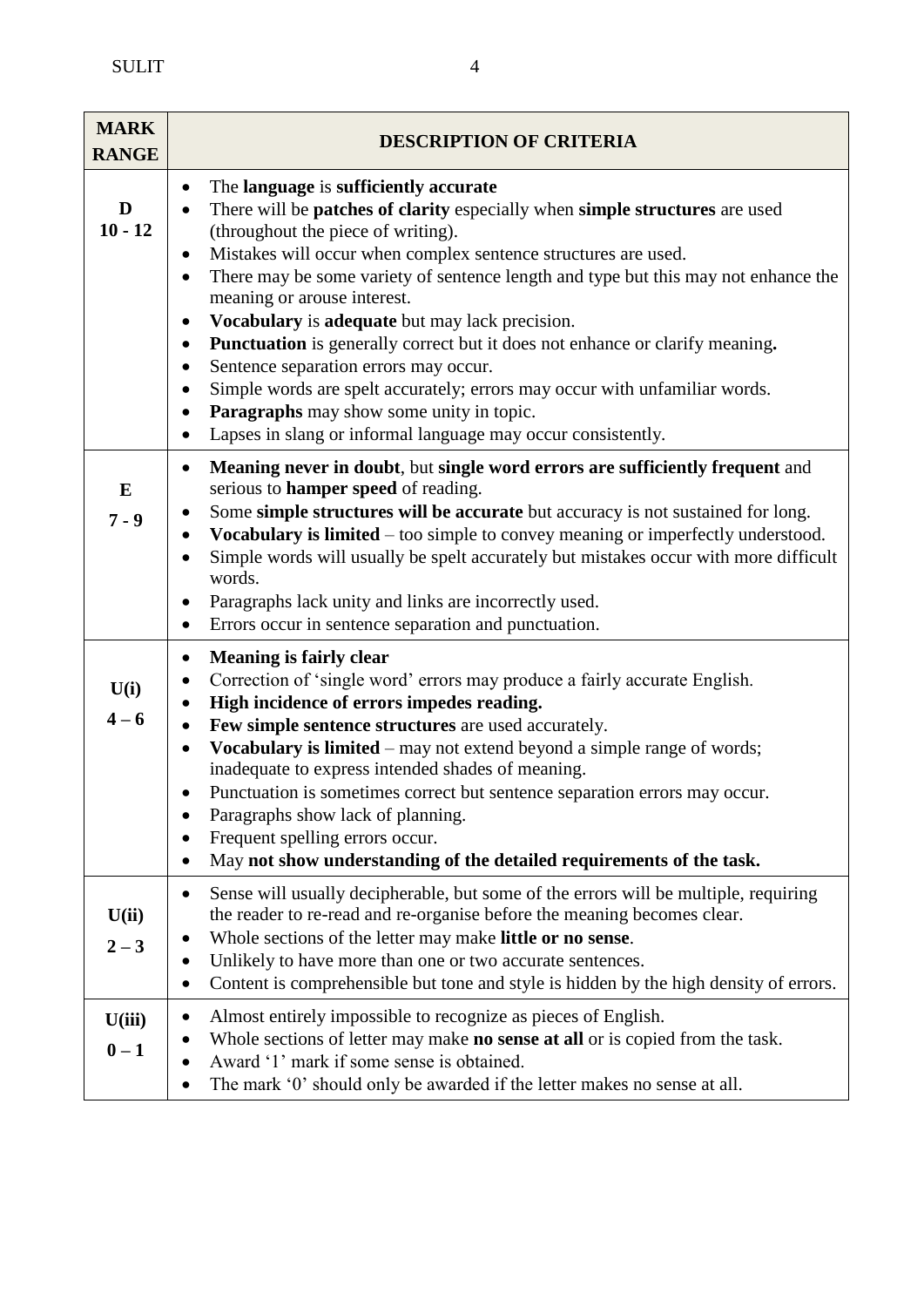### **SECTION B : Continuous Writing**

### **MARKING SCHEME FOR Section B**

Marks are awarded as follows:

- 1. Assessment is based on impression.
- 2. Read and re-read the response, at the same time underline gross and minor errors.
- 3. Put insertion marks (^) where errors occur.
- 4. Mark for good vocabulary or expressions by putting a merit tick  $(\sqrt{a})$  above such merits.
- 5. Fit the candidate's response against the most appropriate band having most of the criteria as found in the band. Refer to the upper or lower bands to the band already chosen to BEST FIT the student's response to the most appropriate band.
- 6. Justify the band and marks given, commenting on the strengths and weaknesses of the candidate's response, using the criteria found in the band.

### **CATEGORY DESCRIPTIONS FOR THE ASSESSMENT OF CONTINUOUS WRITING**

| <b>Section B: Continuous Writing</b> |  |
|--------------------------------------|--|
|--------------------------------------|--|

| <b>MARK</b><br><b>RANGE</b> | <b>DESCRIPTION OF CRITERIA</b>                                                                                                                                                                                                                                                                                                                                                                                                                                                                                                                                                                                                                                                                                          |
|-----------------------------|-------------------------------------------------------------------------------------------------------------------------------------------------------------------------------------------------------------------------------------------------------------------------------------------------------------------------------------------------------------------------------------------------------------------------------------------------------------------------------------------------------------------------------------------------------------------------------------------------------------------------------------------------------------------------------------------------------------------------|
| $\mathbf{A}$<br>$44 - 50$   | The language is entirely accurate apart from the very occasional first draft slips.<br><b>Sentence structure</b> is <b>varied</b> and shows that the candidate is able to use various<br>types of sentences to achieve a particular effect.<br>Vocabulary shows some sophistication and is used with precision.<br>$\bullet$<br><b>Punctuation</b> is accurate and helpful to the reader.<br>$\bullet$<br><b>Spelling</b> is accurate across the full range of vocabulary used.<br>$\bullet$<br><b>Paragraphs</b> have unity and are well linked.<br>$\bullet$<br>The topic is addressed with consistent relevance.<br>The interest of the reader is aroused and sustained throughout the writing.                      |
| B<br>$38 - 43$              | The <b>language</b> is <b>accurate</b> ; occasional errors are either minor or first draft slips.<br><b>Sentences</b> show some <b>variation</b> and of length and type, including some complex<br>sentences.<br><b>Vocabulary</b> is wide enough to convey intended shades of meaning with some<br>precision.<br><b>Punctuation</b> is almost always accurate and generally helpful to the reader.<br>$\bullet$<br><b>Spelling</b> is nearly always accurate.<br><b>Paragraphs</b> show some evidence of planning, having unity and are appropriately<br>linked.<br>The piece of writing is relevant to the topic and the interest of the reader is<br>$\bullet$<br>aroused and sustained through most of the writing. |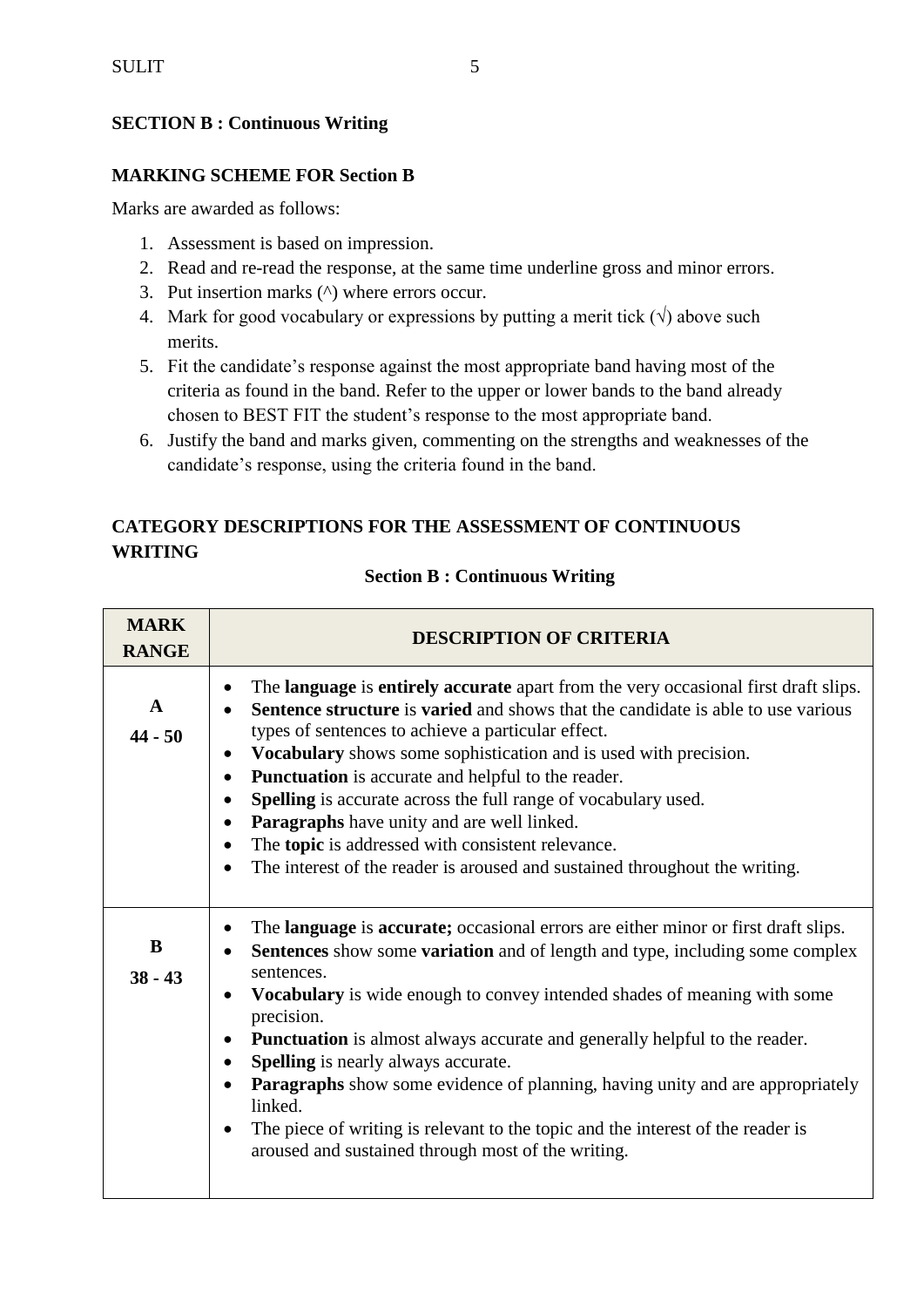| <b>MARK</b><br><b>RANGE</b> | <b>DESCRIPTION OF CRITERIA</b>                                                                                                                                                                                                                                                                                                                                                                                                                                                                                                                                                                                                                                                                                                                                                                                                                                                                                  |
|-----------------------------|-----------------------------------------------------------------------------------------------------------------------------------------------------------------------------------------------------------------------------------------------------------------------------------------------------------------------------------------------------------------------------------------------------------------------------------------------------------------------------------------------------------------------------------------------------------------------------------------------------------------------------------------------------------------------------------------------------------------------------------------------------------------------------------------------------------------------------------------------------------------------------------------------------------------|
| $\mathbf C$<br>$32 - 37$    | The language is largely accurate.<br>Simple structures are used without error; mistakes may occur when more<br>$\bullet$<br>sophisticated structures are attempted.<br>Sentences show some variety of length and structure although there is a<br>tendency to repeat some sentence types, giving it a monotonous effect.<br>Vocabulary is wide enough to convey intended meaning but may lack precision.<br>Punctuation of simple structures is accurate on the whole but errors may occur in<br>$\bullet$<br>more complex uses.<br><b>Spelling</b> of simple words may be accurate but errors occur when more<br>sophisticated words are used.<br>Paragraphs may show some unity although some links may not be present or<br>inappropriate.<br>The writing is relevant but may lack originality and planning. Topic is addressed<br>with consistent relevance.<br>Some interest is aroused but not sustained. |
| D<br>$26 - 31$              | The language is sufficiently accurate<br>There will be patches of clarity especially when simple vocabulary and<br>$\bullet$<br>structures are used.<br>There may be some variety of sentence length and type but purpose is not seen<br>clearly.<br>Vocabulary is adequate to show intended meaning but is not developed to show<br>precision.<br><b>Punctuation</b> is generally correct but it does not clarify meaning.<br>$\bullet$<br>Simple words are spelt accurately, but more errors will occur.<br>Paragraphs used but show lack of planning or unity.<br>The topic is addressed with some relevance but it may be lacking in liveliness and<br>interest.                                                                                                                                                                                                                                            |
| E<br>$20 - 25$              | <b>Meaning never in doubt, but errors are sufficiently frequent and serious to</b><br>hamper reading.<br>Some simple structures may be accurate but accuracy is not sustained for long.<br>$\bullet$                                                                                                                                                                                                                                                                                                                                                                                                                                                                                                                                                                                                                                                                                                            |

**Vocabulary is limited** – too simple to convey precise meaning or more ambitious

• Simple words will usually be spelt accurately but frequent mistakes make reading

 Writing shows some relevance to the topic but only **partial treatment** is given. High incidence of errors - distracts reader from merits of content of the piece of

but imperfectly understood

**Paragraphs** lack unity and are poorly organised.

the script difficult.

writing.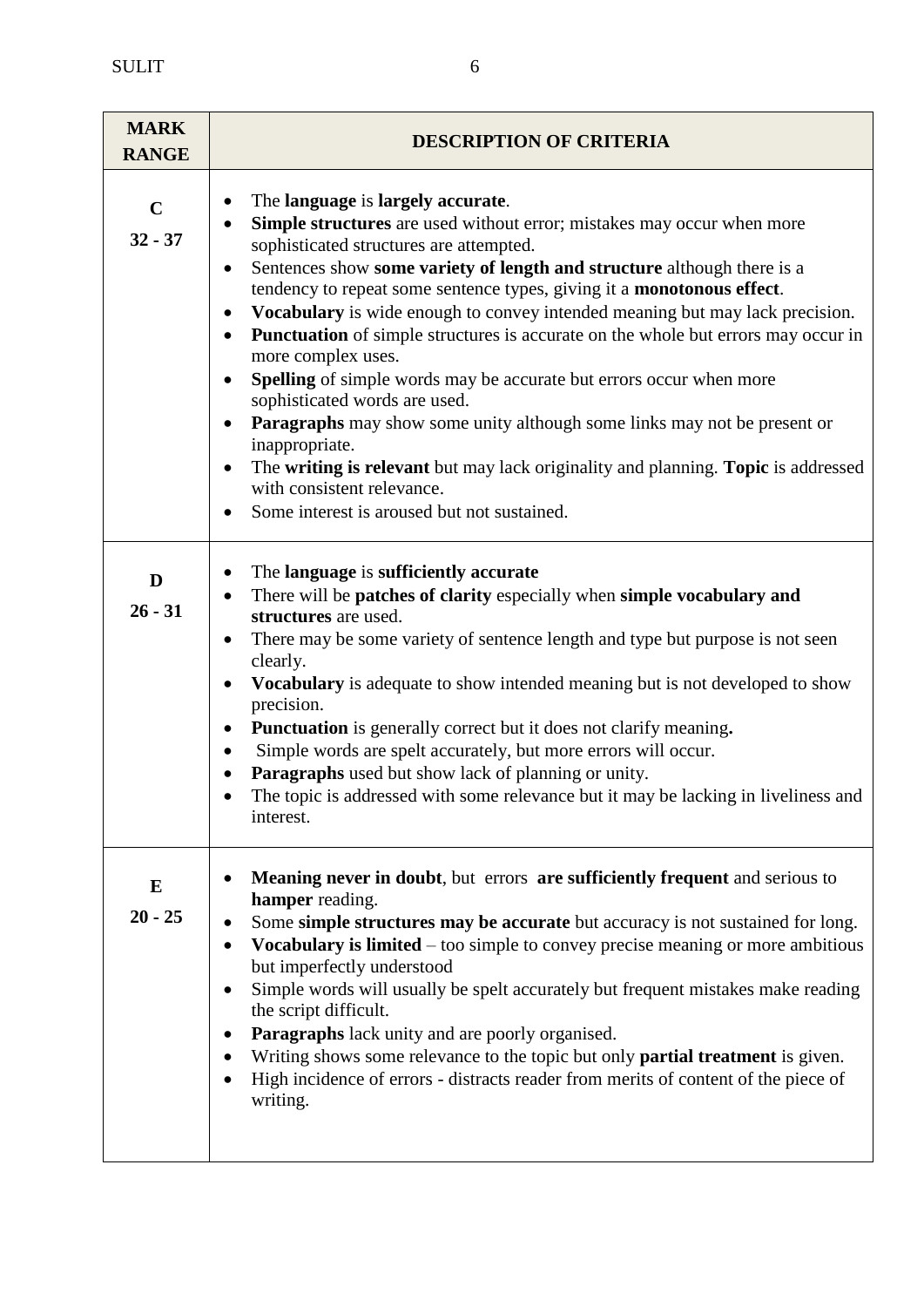| <b>MARK</b><br><b>RANGE</b> | <b>DESCRIPTION OF CRITERIA</b>                                                                                                                                                                                                                                                                                                                                                                                                                                                   |
|-----------------------------|----------------------------------------------------------------------------------------------------------------------------------------------------------------------------------------------------------------------------------------------------------------------------------------------------------------------------------------------------------------------------------------------------------------------------------------------------------------------------------|
| U(i)<br>$14 - 19$           | <b>Meaning is fairly clear</b><br>High incidence of errors impede reading.<br>$\bullet$<br>Many serious errors of various kinds throughout the script (single word)<br>Very few accurate sentences – sentences are simple and often repetitive.<br>$\bullet$<br>Frequent errors cause <b>blurring.</b><br>Punctuation is sometimes correct but sentence separation errors may occur.<br>$\bullet$<br><b>Paragraphs</b> lack unity / may not have paragraphs at all.<br>$\bullet$ |
| U(ii)<br>$8 - 13$           | Sense will usually decipherable, but some of the <b>errors will be multiple</b> ,<br>requiring the reader to read and re-read before the meaning becomes clear.<br>Only a few accurate simple sentences.<br>$\bullet$<br>Content of writing is comprehensible but meaning is blur due to high incidence of<br>errors.<br>Scripts may be also far short of the required number of words.                                                                                          |
| U(iii)<br>$0 - 7$           | Almost entirely impossible to read.<br>٠<br>Whole sections make little or no sense at all.<br>Award marks if some sense is obtained.<br>The mark '0' should only be awarded if the letter makes no sense at all.<br>$\bullet$                                                                                                                                                                                                                                                    |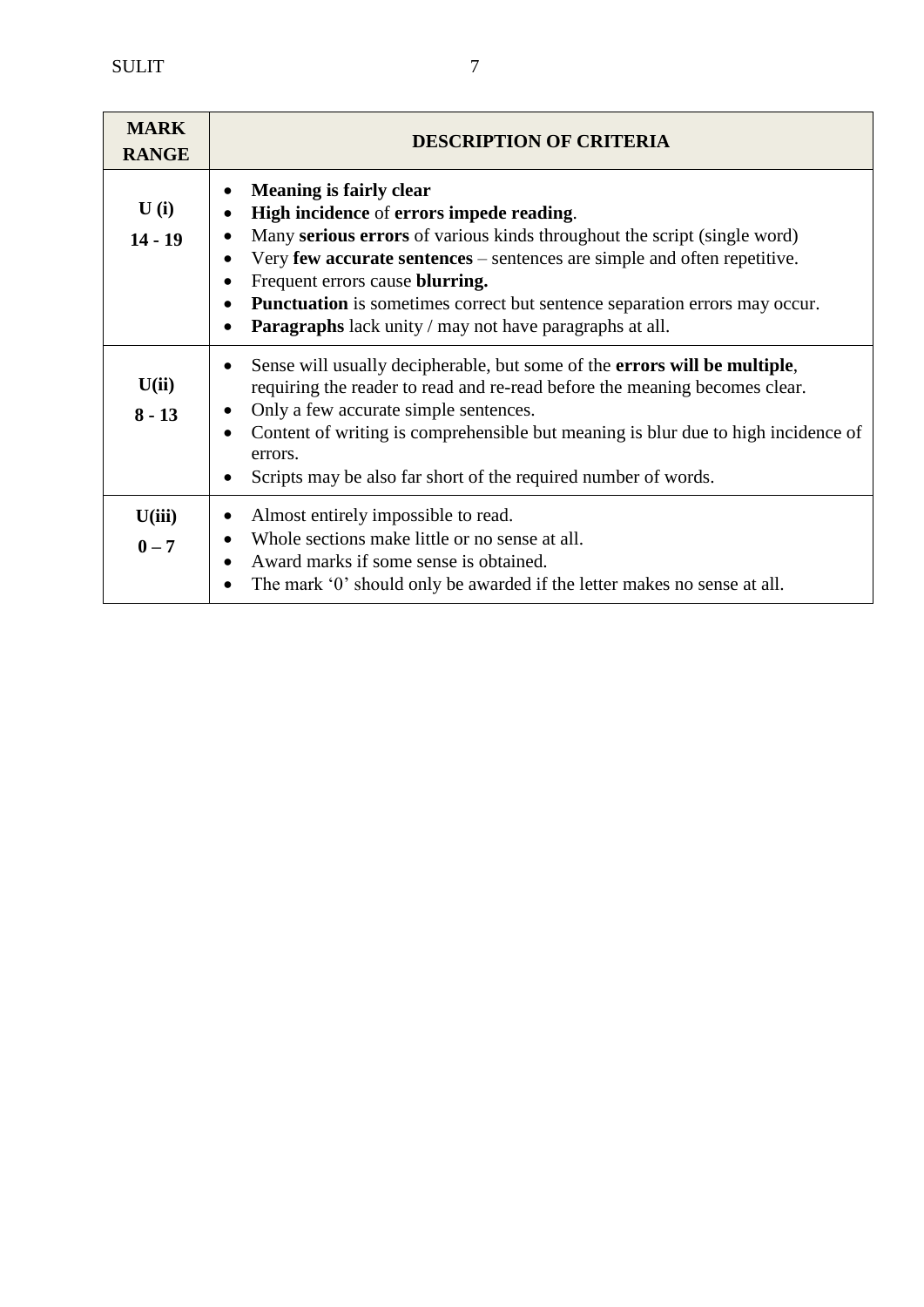# **MARK SCHEME: PAPER 2 1119/2**

## **SECTION A**

| $\mathbf{1}$   | D             | 9  | B             |
|----------------|---------------|----|---------------|
| $\overline{2}$ | $\mathcal{C}$ | 10 | $\mathbf{A}$  |
| 3              | $\mathcal{C}$ | 11 | B             |
| $\overline{4}$ | D             | 12 | D             |
| 5              | B             | 13 | $\mathcal{C}$ |
| 6              | A             | 14 | A             |
| 7              | A             | 15 | D             |
| 8              | $\mathcal{C}$ |    |               |

#### **SECTION B : INFORMATION TRANSFER**

| 16 | Vasco's, Hilton K L                                       |                 |
|----|-----------------------------------------------------------|-----------------|
| 17 | ghazal group                                              |                 |
| 18 | Simmered Catfish in fermented durian coconut gravy        |                 |
| 19 | blue coloured rice served with its traditional condiments |                 |
| 20 | Malay desserts / Malay kuih and delicacies / Malay kuih / | interchangeable |
|    | Malay delicacies                                          |                 |
| 21 | Daily / 6 a.m. to midnight                                |                 |
| 22 | RM68.00 (nett)                                            |                 |
| 23 | RM49.00 (nett)                                            |                 |
| 24 | the first and last three days of the fasting month        |                 |
| 25 | discount vouchers and Hari Raya mystery gifts             | interchangeable |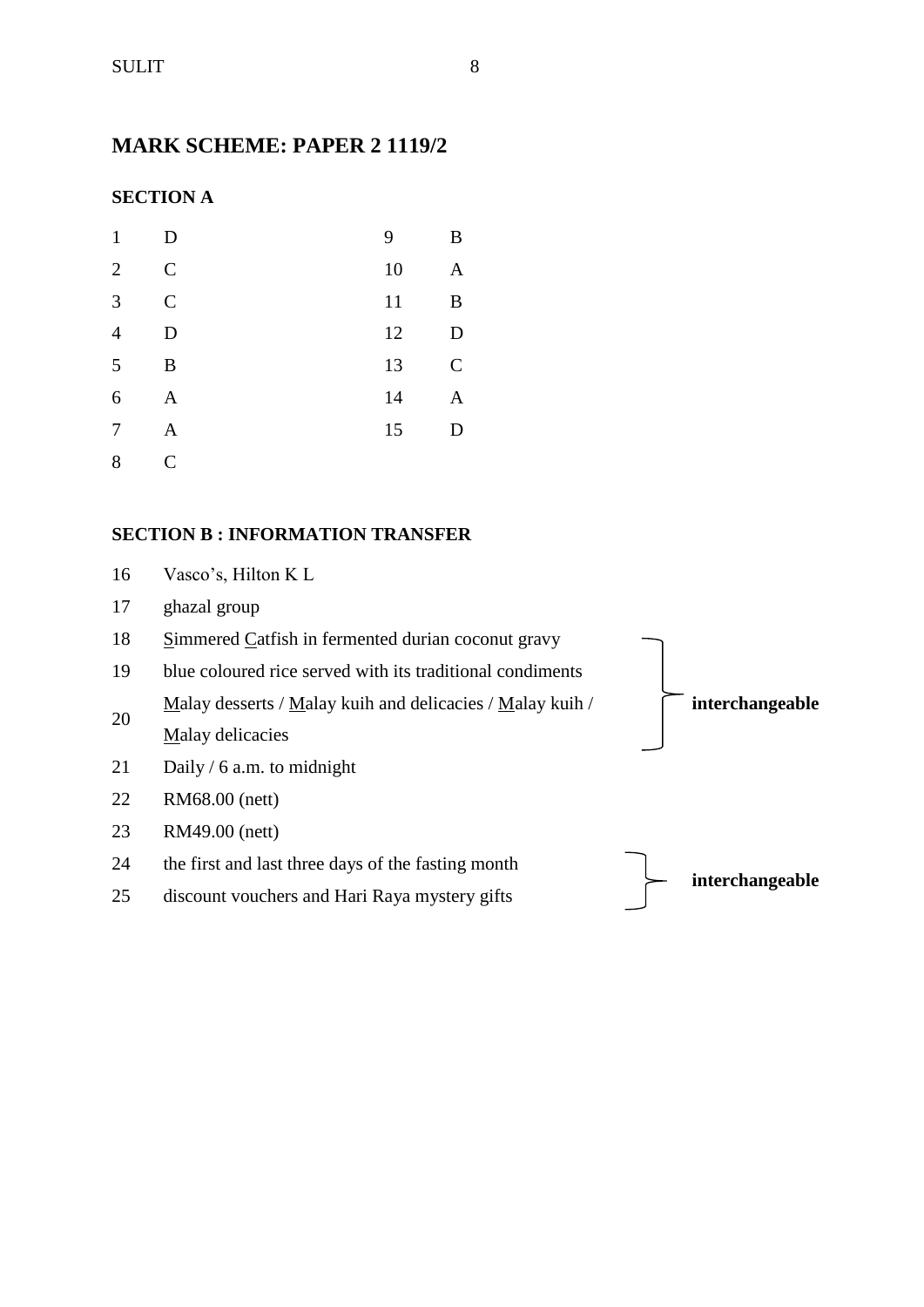## **SECTION C : READING COMPREHENSION**

| <b>QUESTION</b> |                                                                                                                                                                                                                                                                          | <b>ANSWER</b>                                                                   |                                                                      | <b>LINES</b><br><b>LIFTED</b> | <b>MARK</b> |
|-----------------|--------------------------------------------------------------------------------------------------------------------------------------------------------------------------------------------------------------------------------------------------------------------------|---------------------------------------------------------------------------------|----------------------------------------------------------------------|-------------------------------|-------------|
|                 | (a)                                                                                                                                                                                                                                                                      | engulfed                                                                        |                                                                      | Line 2                        | 1 mark      |
| 26              | (b)                                                                                                                                                                                                                                                                      | parents went overseas/her mother joined her father<br>who was studying overseas |                                                                      | Line 6                        | 1 mark      |
|                 |                                                                                                                                                                                                                                                                          | $\mathbf{i}$                                                                    | they did not want to upset her/                                      |                               | 1 mark      |
|                 | (c)                                                                                                                                                                                                                                                                      | ii.                                                                             | she was happy in her kampung school/<br>she was doing well in school | Lines 7-9                     | 1 mark      |
| 27              | her (younger) sister was born/<br>the birth of her sister                                                                                                                                                                                                                |                                                                                 | Line 10                                                              | 1 mark                        |             |
| 28              |                                                                                                                                                                                                                                                                          | water the potted plants                                                         |                                                                      | Lines 32                      | 1 mark      |
|                 | (a)                                                                                                                                                                                                                                                                      | the raised floor kept dampness away                                             |                                                                      | Line 36                       | 1 mark      |
| 29              | (b)                                                                                                                                                                                                                                                                      | the spaces between the planks provided good<br>ventilation                      |                                                                      | Lines 36 -<br>37              | 1 mark      |
| 30              | Accept any other possible answer, e.g :<br>She missed the home she grew up in<br>$\bullet$<br>She was nostalgic about her childhood<br>$\bullet$<br>She wanted to hold on to her memories<br><b>DO NOT</b> accept if students answer:<br>She missed her grandmother<br>➤ |                                                                                 |                                                                      | 0/2<br>marks                  |             |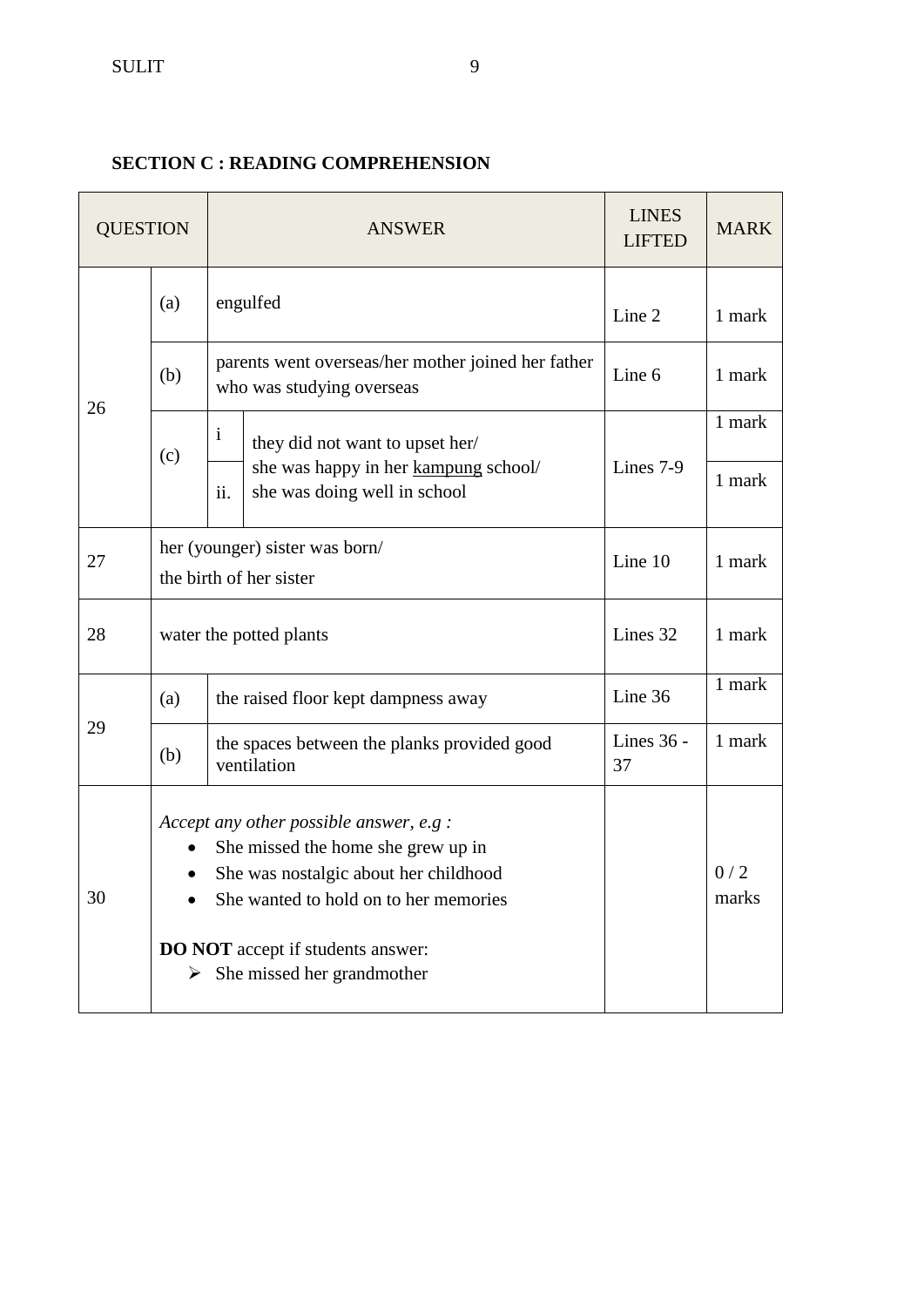# **SECTION C : SUMMARY**

| Content | 10 marks |
|---------|----------|
|         |          |

Language : 5 marks

**TOTAL** : **15 marks**

# *Note* **: Award 1 mark for each content point to a maximum of 10 marks**

|                | <b>Content Points</b>                                                    | <b>Lifting of lines</b> |
|----------------|--------------------------------------------------------------------------|-------------------------|
| C1             | rolled up the (mengkuang) mat                                            | Line 18                 |
| C <sub>2</sub> | put it away behind the clothes rack                                      | Lines 18 - 19           |
| C <sub>3</sub> | took towel from the rack and moved towards the door                      | Line 19                 |
| C <sub>4</sub> | stepped into the living room                                             | Line 20                 |
| C <sub>5</sub> | opened the kitchen door into the compound                                | Line 26                 |
| C <sub>6</sub> | lowered the pail into the well (expertly pulled up the<br>attached robe) | Line 29                 |
| C7             | strolled around the old house                                            | Line 34                 |
| C8             | traditional Malay house                                                  | Line 35                 |
| C9             | built on post above the ground                                           | Line 35-36              |
| C10            | raised floor kept dampness away                                          | Line 36                 |
| C11            | spaces between floor planks provided (good)<br>ventilation               | Line 36-37              |
| C12            | played with childhood friends beneath the house                          | Line 37-38              |
| C13            | walked past the verandah with its large windows                          | Line 41                 |
| C14            | rounded the corner                                                       | Line 41                 |
| C15            | went back into the kitchen                                               | Line 43                 |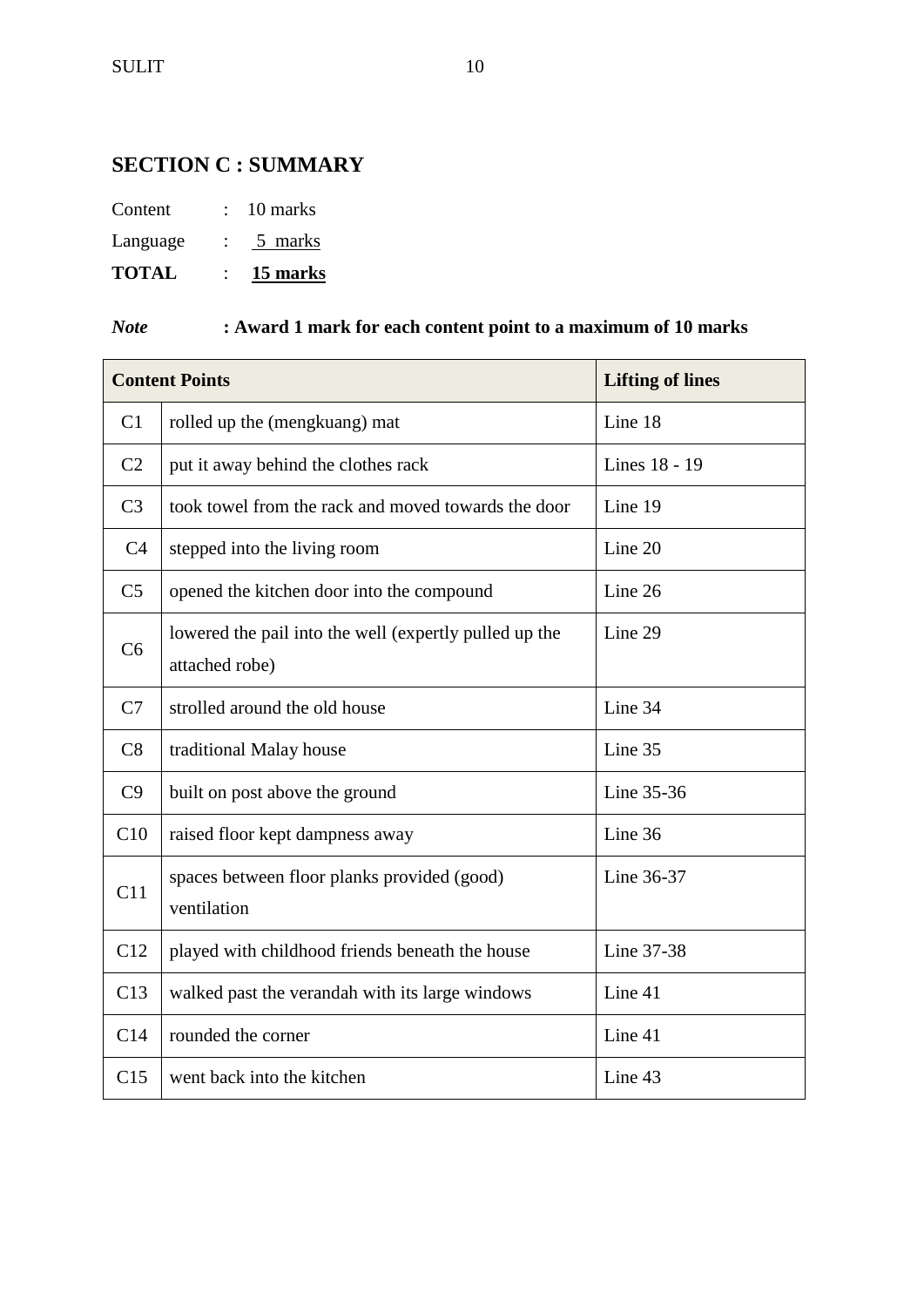#### **STYLE AND PRESENTATION DESCRIPTOR FOR LANGUAGE**

Marks for **Style and Presentation** are awarded based on the average sum total (to the nearest rounded fraction/decimal) of **Paraphrase** and **Use of English**.

Annotate as follows :

Paraphrase : 5

Use of English :  $\frac{4}{3}$ 

 $9 \div 2 = 4.5 = 5$  marks

| <b>MARK</b>             | <b>PARAPHRASE (RP)</b>                                                                                                                                                                                                                                                                  | <b>MARK</b> | <b>USE OF ENGLISH (UE)</b>                                                                                                                                                                                                                                                                                                                                                                                                                                                                  |
|-------------------------|-----------------------------------------------------------------------------------------------------------------------------------------------------------------------------------------------------------------------------------------------------------------------------------------|-------------|---------------------------------------------------------------------------------------------------------------------------------------------------------------------------------------------------------------------------------------------------------------------------------------------------------------------------------------------------------------------------------------------------------------------------------------------------------------------------------------------|
| 5                       | There is a sustained attempt to<br>$\bullet$<br>rephrase the text language.<br><b>Expression is secure.</b><br>Allow phrases from the text, which<br>are difficult to substitute.                                                                                                       | 5           | • Apart from very occasional slips, the <b>language is</b><br>accurate.<br>• Any occasional errors are either first draft slips or<br>minor errors.<br>• Sentence structure is varied and there is a marked<br>ability to use original complex syntax outside text<br>structures.<br>• Punctuation is accurate and helpful to the reader.<br>• Spelling is secure across the full range of vocabulary<br>used.                                                                              |
| $\overline{\mathbf{4}}$ | • There is a noticeable attempt to<br>rephrase the text.<br>The summary is free from stretches<br>of concentrated lifting.<br>Expression is generally sound.                                                                                                                            | 4           | • The language is almost always accurate.<br>• Serious errors will be isolated as to be almost<br>unnoticeable.<br>• Sentences will show some variation including<br>original syntax outside text structures.<br>• Punctuation is accurate and generally helpful.<br>• Spelling is nearly always secure.                                                                                                                                                                                    |
| 3                       | Intelligent and selective lifting, i.e.<br>when groups of words are combined<br>with own words.<br>Limited attempt to rephrase the<br>text.<br>Expression may not always be<br>secure but the attempt to substitute<br>will gain credit.                                                | 3           | • The language is largely accurate.<br>• Simple structures tend to dominate.<br>• Serious errors are not frequent, although they are<br>noticeable.<br>• Where sentences show some variety and complexity,<br>they will generally be lifted from the text.<br>• Serious errors may occur when more sophisticated<br>structures are attempted.<br>• Punctuation is largely accurate.<br>• Spelling is mostly secure.<br>• Errors may occur in the use of original or ambitious<br>vocabulary |
| $\overline{2}$          | • Wholesale copying of text material,<br>i.e. in chunks not a complete script of<br>the original.<br>Attempts to substitute own language<br>will be limited to single word<br>expression.<br>Irrelevant sections of the text will<br>be more frequent at this and<br>subsequent levels. | 2           | • Meaning not in doubt, but serious errors are becoming<br>more frequent.<br>• Simple structures will be accurate, although this<br>accuracy is not sustained for long.<br>• Simple punctuation will usually be correct, with<br>occasional errors of sentence separation.<br>• Spelling is largely accurate, but mistakes will occur<br>in handling the more difficult words.<br>• Irrelevant or distorted detail will destroy the<br>sequence in places.                                  |
| 1                       | More or less a complete transcript of<br>the text.<br>This means sentence after sentence<br>copied without a clear break.<br>Originality barely noticeable.<br>There will also be random<br>transcription of irrelevant sections of<br>the text.                                        | $0-1$       | • Heavy frequency of serious errors, impeding the<br>reading in many places.<br>• Fractured syntax is much more pronounced at this<br>level, and punctuation falters.<br>• Errors of sentence separation are liable to be<br>frequent.                                                                                                                                                                                                                                                      |

### **BAND DESCRIPTORS FOR SUMMARY**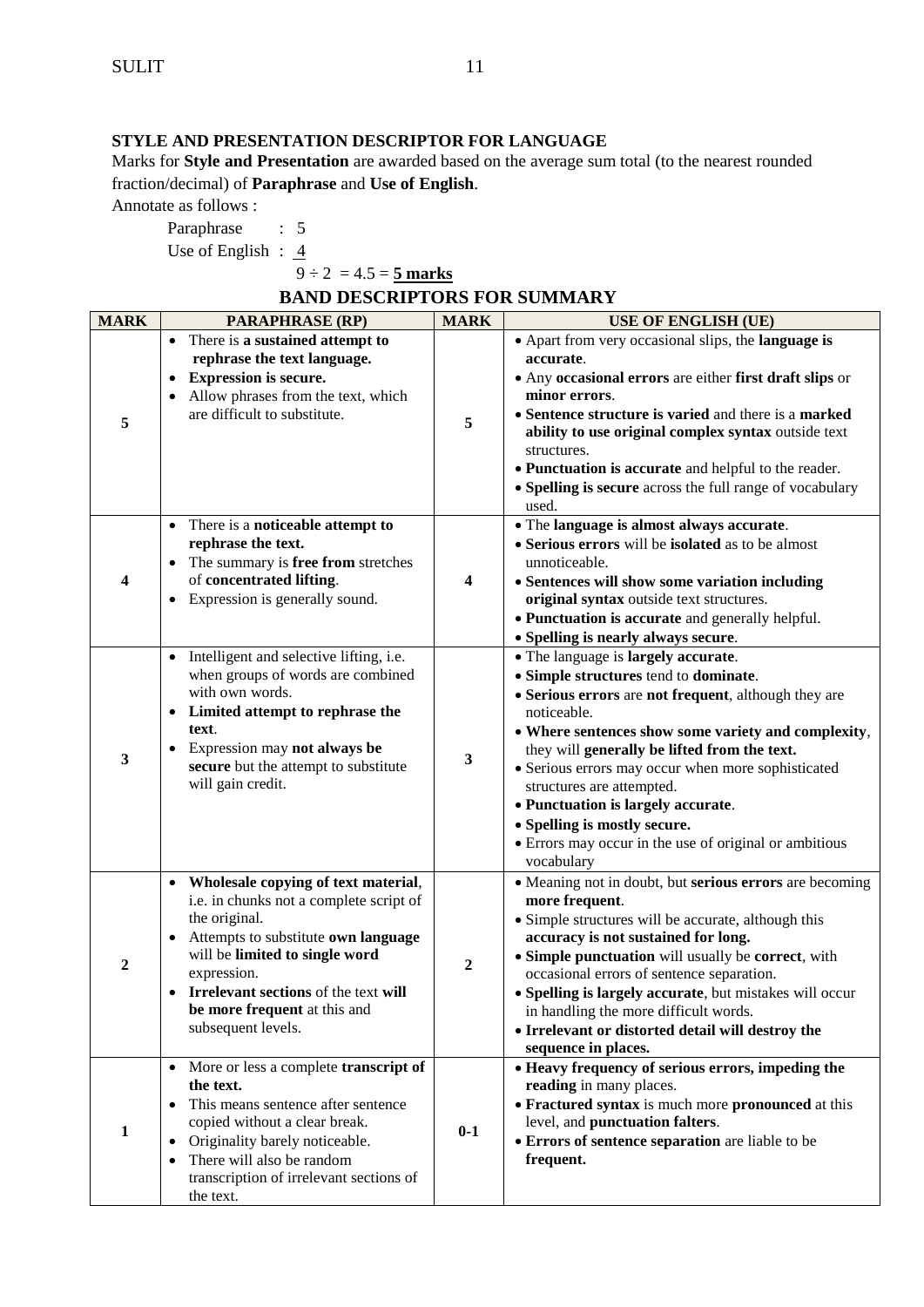## **SECTION D : LITERATURE COMPONENT**

# **QUESTION 32**

| concealed                                                                                                                              | 1 mark                                 |
|----------------------------------------------------------------------------------------------------------------------------------------|----------------------------------------|
| sunset / the sun going down/ dusk                                                                                                      | 1 mark                                 |
| sad / miserable / upset / unhappy / frustrated / angry / troubled / disturbed<br>DO NOT accept if students answer- guilty<br>$\bullet$ | 1 mark                                 |
| Example:<br>$L:$ spending time with family<br>R : because I have been away from them for so long                                       | 1 mark<br>1 mark                       |
|                                                                                                                                        | Accept any other possible answer.<br>٠ |